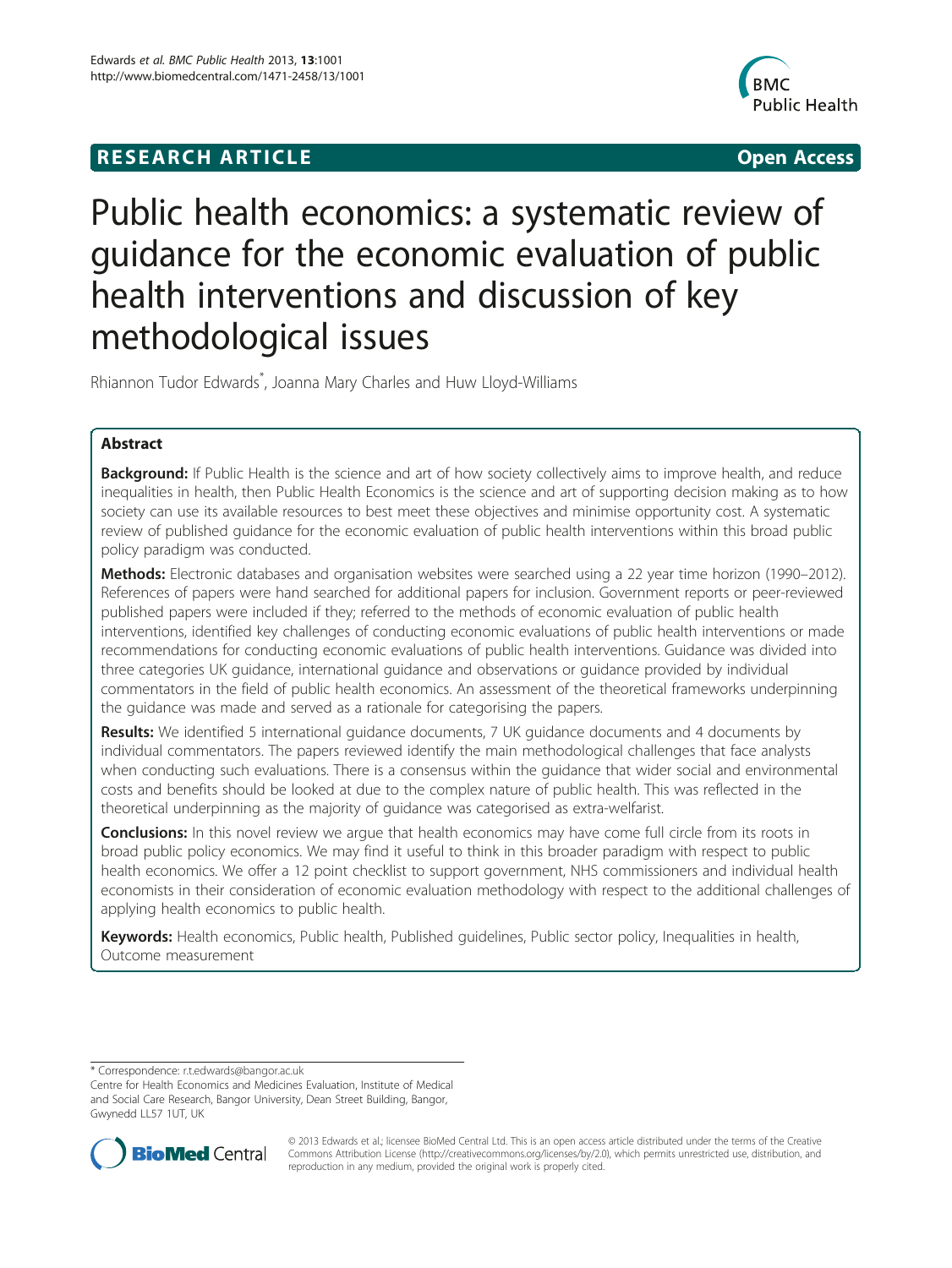### Background

We live in an unequal world and know that inequalities in health and lifetime opportunity are fundamentally linked to inequalities in income. A paradox is emerging– in order to affect health gain in those groups of society that face most socioeconomic challenges, we must trade off our more familiar, if implicit, Western goal of health gain maximisation. In the UK the principle of health gain maximisation underpins the technical appraisal approach taken by the National Institute of Health and Care Excellence (NICE), [[1](#page-11-0)]. NICE updated its "Guide to the methods of technology appraisal" in 2013 [[2\]](#page-11-0). The updated version does not appropriate directly to public health; however, the guide maintains its position from the previous version with regards to economic evaluations. The use of cost-effectiveness, especially cost-utility analysis is preferred [[2\]](#page-11-0). Cost per Quality Adjusted Life Year (QALY) estimates are favoured and appraised in accordance with the £20,000-30,000 threshold [[2\]](#page-11-0). This is justified by the institute's focus on maximising health gains [\[2](#page-11-0)]. In health economics, three papers have begun to shape thinking about public health economics. Kelly et al. [[3\]](#page-11-0) set out additional challenges of applying tools of economic evaluation to public health interventions as compared with the evaluation of clinical interventions. These challenges span multiple versus single outcomes, the effect of individual behaviour change upon the successful uptake of interventions, the difficulty in establishing cause and effect due to the multi-faceted nature of public health interventions and the high level of social variation involved in public health interventions. Weatherly et al. [[4](#page-11-0)] offered additional considerations that health economists should build into their evaluations of public health interventions. These considerations being the need for other approaches due to the limited availability of randomised controlled trials, measurement of a range of outcomes beyond Quality Adjusted Life Years (QALYs), consideration of inter-sectoral costs and consequences which may include wider benefits and spill over effects, and a focus on equity. Payne et al. [[5](#page-11-0)], introduced the idea of some public health interventions having the characteristics of "complex" interventions, and the subsequent need to measure a much broader range of outcomes than focus on QALYs, suggesting that capability theory may offer one way forward as a means for better capturing such wider benefits [[6](#page-11-0)]. These three papers focus on, and critique, the traditional toolbox of methods of economic evaluation applied to the evaluation of Public Health interventions [[7](#page-11-0)]. Looking back, in the UK, Derek Wanless challenged health economists to apply their methods of economic evaluation in a public health setting [\[8\]](#page-12-0). More recently, the NICE Centre for Public Health Excellence has called for health economists to think more broadly about how economics as a parent discipline in its widest sense, can help support

those responsible for resource allocation decisions in Public Health. This was taken forward in a Medical Research Council (MRC) Population Health Sciences Research Network (PHSRN) funded workshop on population health economics in Glasgow, May 2012. Though consensus seems to be from the authors above, that the QALY is inadequate in a public health setting; Owen et al. [\[9\]](#page-12-0) provide a powerful message that many public health interventions are indeed cost-effective, well below the NICE threshold of £20,000-30,000 per QALY. We observe a growing interest and expectation that public health interventions should be "cost saving" [\[10\]](#page-12-0), hence an interest by government, local government and the NHS in return on investment analysis as an alternative to cost-effectiveness analysis [\[11\]](#page-12-0).

However, economic evaluations of public health economics are not without challenges; therefore, there is a need of guidance in this field. To examine what guidance currently exists in the field of economic evaluations of public health economics we conducted a systematic review of UK guidance, international guidance and searched for papers offering observations from key commentators of the economic evaluation of public health interventions.

#### **Methods**

#### Literature search

We followed a PRISMA [[12](#page-12-0)] approach to reporting the findings of the systematic review of published guidance for the economic evaluation of public health interventions.

PubMed, MedLine, CRD database, EconLit were searched between September and October 2012 for published guidance of economic evaluation methods for public health interventions. In addition, The Medical Research Council, Joseph Rowntree Foundation, National Institute for Health and Clinical Excellence, World Health Organisation and World Bank websites were also searched for relevant guidance and reference lists of published reviews were scrutinized (e.g. Owen et al. [[9](#page-12-0)]).

Databases were searched for literature for the period 1990–2012. It was deemed appropriate to narrow the search to this time period as we wanted to include the more recent contributions and the studies found did not generally refer to articles before 1990. We restricted our search to papers published in the English language. Searches were conducted in October 2012.

The search terms used were: public health, public health economics, guidance for economic/econometric evaluation of public health interventions, challenges of public health economics, methods of public health economics, world health organisation, and health economics [see Additional file [1](#page-11-0)].

#### Study selection

The following exclusion and inclusion criteria were employed during the searches.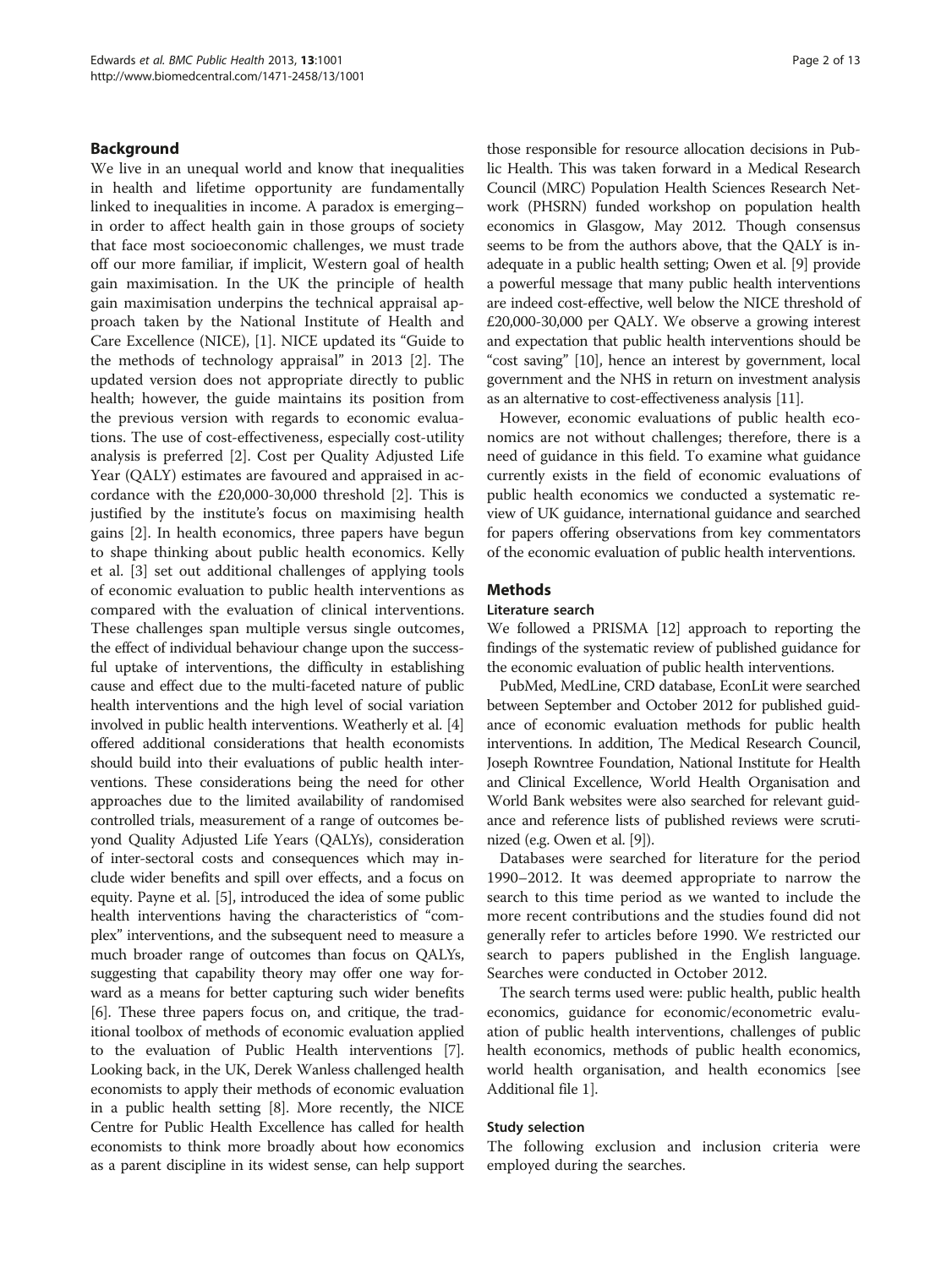Papers were included if:

- The paper had a reference in the title and/or abstract to the methods of economic evaluation of public health interventions.
- The paper identified key challenges of conducting economic evaluations of public health interventions.
- The paper made recommendations for conducting economic evaluations of public health interventions.
- The paper was from a national source (e.g. Government or Advisory Group policy documents and reports) or published in a peer-review journal.

Papers were excluded if;

- They were not specifically related to the economic evaluation of public health interventions.
- They did not provide guidance on the economic evaluation of public health interventions.
- They were published in a language other than English.

Papers identified by the searches were screened by reading the abstracts. Articles that matched the inclusion criteria above were obtained and read by RTE, JMC and HLW. It was also necessary to search literature by hand e.g., lists of references of guidance meeting the inclusion criteria. Information was extracted from each paper on the challenges and recommendations of methods to employ when conducting economic evaluations of public health interventions. We wanted to look as widely as possible at relevant health economics specific and public policy guidance on the evaluation of public health interventions.

## Data collection process

We developed a summary of guidance and key observations, providing the following information; author, publication date, source of published guidance (e.g., UK or International) and key points. As this review was undertaken in a public policy context with reports the more prominent type of published guidance the authors were unable to adhere to PICO guidelines, instead we provided a summary.

Results will be presented as a narrative review as the search strategy aims to identify UK and international guidance and observations from key commentators. Therefore, results are likely to contain a high level of heterogeneity, which may not permit meta-analysis.

## Assessment of theoretical underpinning

To strengthen the narrative review an assessment will be made of the theoretical underpinning of the included guidance. The theoretical paradigms will be categorised based upon whether they related to a macro/micro [\[13](#page-12-0)], welfarist/extra welfarist [\[14\]](#page-12-0), capabilities [[15\]](#page-12-0) or behavioural economics approach [\[16\]](#page-12-0). These theoretical underpinnings will serve as a rationale or framework for categorising the papers. It must be noted however that no specific mention was made in the guidance as to its theoretical basis, but rather it is a judgment that we the authors have made. The first paradigm delineates between macro and micro economics. It is suggested that if a set of guidance relates to the evaluation of individual programmes then it belongs in a micro framework [\[13](#page-12-0)]. Otherwise if the guidance looks at outcomes on a population, whole economy level then a macro framework would apply [\[13\]](#page-12-0). Research on macroeconomic modelling uses information fed into general equilibrium models which connect health expenditure growth to its impact on the overall economy [\[17](#page-12-0)]. Health impact assessments conducted by the World Bank can be said to have a strong macro basis. Further a differentiation is made based on whether the theoretical underpinnings of the guidance relates to welfarist or extra-welfarist theory. Welfarism relates to the assumption that it is a measure of utility that's important when measuring health, that is the utility received from the consumption of healthcare goods and services relative to other goods and services [\[14](#page-12-0)]. It is based on individualism and consequentialism [\[18\]](#page-12-0). Cost-benefit analysis is a good example of a welfarist perspective [[19](#page-12-0)]. Extra-welfarism on the other hand goes beyond the study of utility and takes health itself and other non-utility measures as the unit of outcome [\[14\]](#page-12-0). Extra-welfarism is based on the underlying idea that rational choice and utility maximising behaviour, the underpinnings of welfarist theory are irrelevant to health behaviours [[18](#page-12-0)]. Health is the maxim and not welfare. The EQ-5D [[20](#page-12-0)] and concurrent measurement of QALYs provide a good example of extra-welfarist thinking). The third type of theoretical basis for guidance is the capability approach. Capabilities, according to Sen [\[15\]](#page-12-0), are concerned with the ability to achieve functionings such as attachment, role, enjoyment, security and control. Ill health does not reduce quality of life on its own but insofar as it reduces the ability to achieve, for example, independence [[21](#page-12-0)]. We assess the guidance based upon whether or not it promotes the capability approach [[15](#page-12-0)] in a robust way, as an alternative to the QALY approach [\[5](#page-11-0)]. Finally, an underlying theory based on behavioural economics studies the behavioural aspects of economic agents and how this affects their decision making [[16](#page-12-0)]. Behavioural economics does not suggest a rejection of the neoclassical approach to economics, but does advocate the psychological underpinnings of economic analysis. In this way it is argued that the assumptions that underlie theory are adapted to reflect a more realistic view of the world. Here we assess whether or not the guidance is based in behavioural economic theory.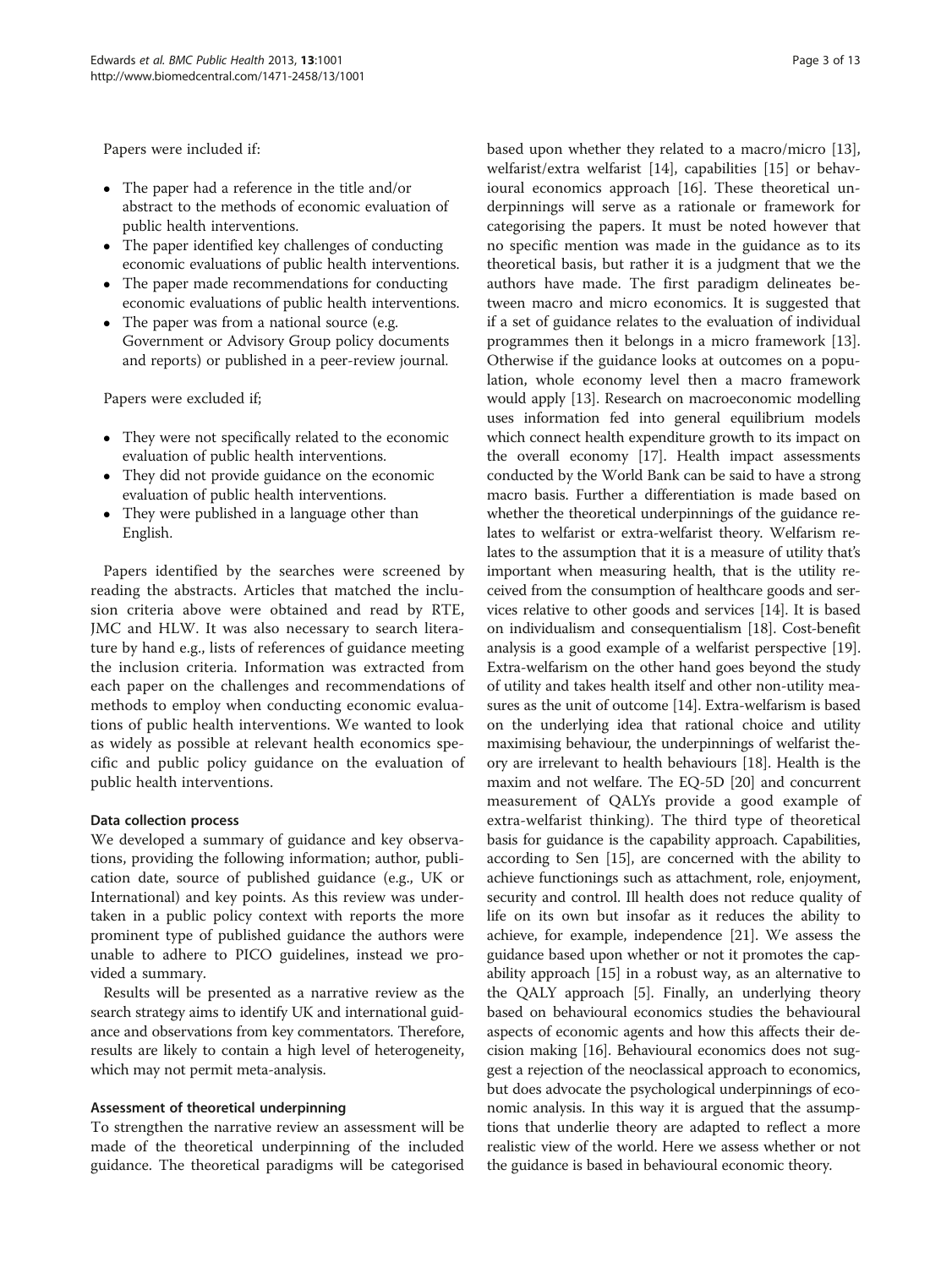## Results

The initial database search provided a total of 36 citations. 36 remained after removing duplicates. Of these, 13 were excluded based upon their executive summary or abstract as they did not meet the criteria. Of the remaining 23, a total of 16 papers met the inclusion criteria (See Figure 1).

Due to the heterogeneity of the results yielded by the search, we provide a narrative review below. Guidance relevant to the economic evaluation of public health interventions was divided into the following categories; UK guidance, international guidance and observations of key commentators relevant to the economic evaluation of public health interventions.

## Guidance relevant to the economic evaluation of public health interventions

#### UK guidance

Looking beyond the health economics literature to broad economic and public policy guidance, which may be directly relevant to the evaluation of public health interventions, the HM Treasury Green Book [\[22\]](#page-12-0) outlines various points related to the treatment of costs and benefits when conducting economic appraisals of public programmes, points which relate well to the area of public health. According to the Green Book guidance, relevant costs and benefits, i.e. those which can be attributed or influenced by the intervention in question should be measured and then valued and care should be taken to avoid spuriously accurate figures [\[22\]](#page-12-0). Costs and benefits should be based on market prices as these are usually the best reflection of their opportunity cost i.e. best alternative use [\[22\]](#page-12-0). Wider social and environmental costs and benefits should be considered although there may not be a market price for these costs and benefits. However, they should not be ignored simply because it is difficult to quantify them.

When it is not possible to express costs and benefits in market prices the 'willingness to accept measure' should be used [\[22\]](#page-12-0). This is where patients state the minimum amount they would need to be compensated in order to forgo a good or service. In terms of valuing benefits the preferred measure is also market prices unless the market is distorted and does not reflect truly opportunity costs of resource use. If this is the case techniques such as 'willingness to pay' surveys can be used or one can infer a price from consumer behaviour through their 'revealed preference'.

The Joseph Rowntree Foundation [\[23\]](#page-12-0) has published a practical guide to conducting economic evaluation in the social welfare field but many of the principles can be applied to the evaluation of public health interventions. Although the study excludes health care it draws heavily upon health economics to address questions in the social welfare field. Examples of health care economic evaluation

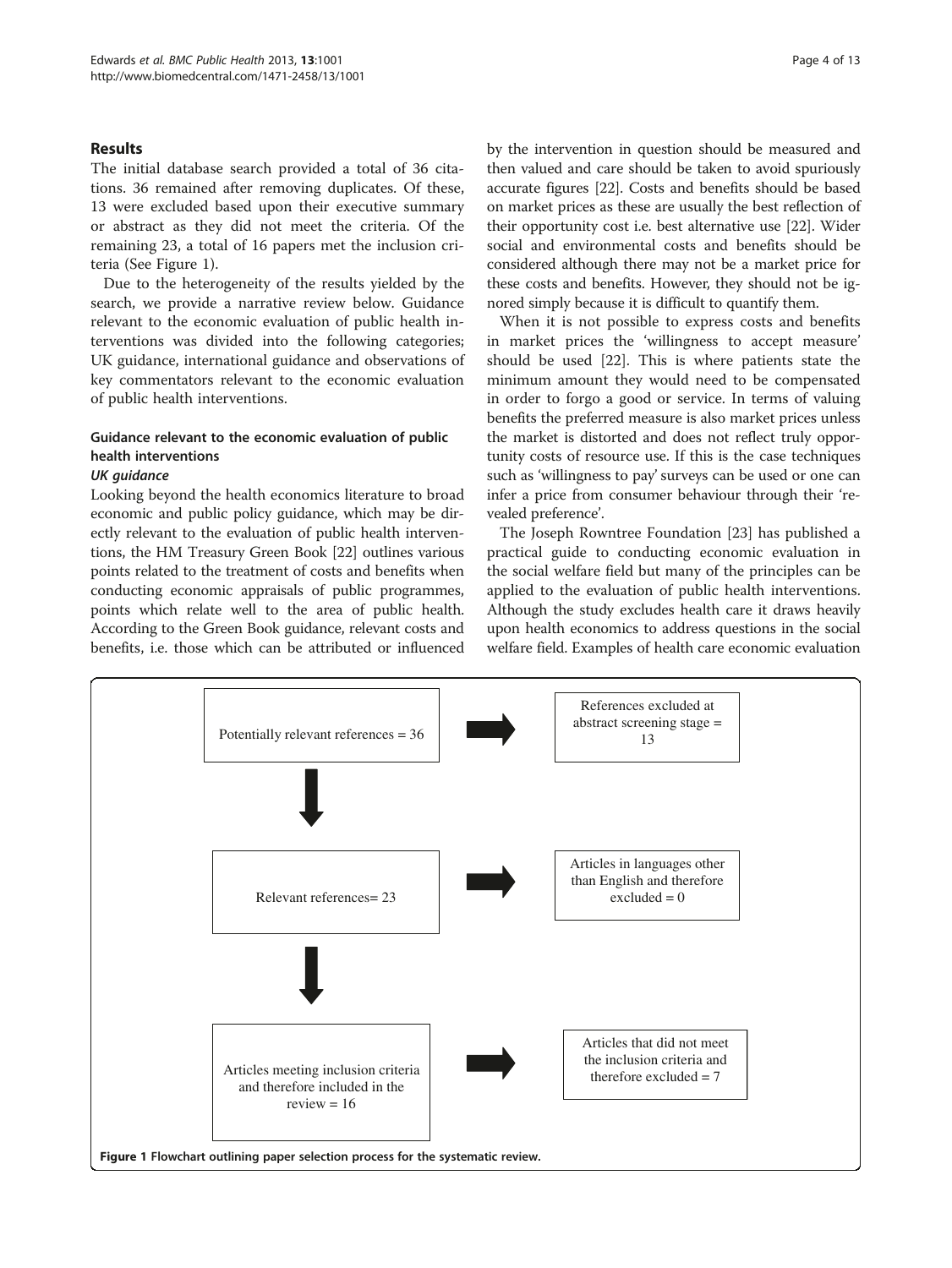are provided but only insofar as to facilitate thinking about applying these methods in a social welfare context. There is a stronger focus on the evaluation of complex public health interventions which, according to the authors, have much more in common with the social welfare field. They outline the main methods of economic evaluation before going on to discuss methods of evaluating specific costs and benefits of different types of interventions. By providing information on how to synthesise costs and benefits they arm the reader with the necessary tools to conduct cost-effectiveness analysis.

A set of guidance has been put forward by Drummond et al. [[7\]](#page-11-0). In this they acknowledge the additional challenges of applying traditional techniques of economic evaluation to a public health context over and above that of a clinical context. They add that a study by Tarn and Smith [\[24\]](#page-12-0) concludes that there is widespread agreement on the main methods of economic evaluation of clinical interventions, whilst there is still some disagreement over specific methodological issues relating to public health. Drummond et al. [[7\]](#page-11-0), reiterated in Weatherly et al. [\[4](#page-11-0)], discussed below, identify four specific methodological challenges in economic evaluation of public health interventions:

Firstly, attributing outcomes to interventions; most published guidelines, including NICE, prefer the use of Randomised Controlled Trials (RCTs) to compare alternatives [[1,2\]](#page-11-0). There are likely to be fewer controlled trials of public health programmes due to the very large sample size required to power pragmatic trials of public health interventions adequately. Follow up in clinical trials is often limited to one or two years at the most, whilst public health programmes could be expected to have an impact over the longer term. Secondly, measuring and valuing outcomes; in economic evaluations of clinical interventions, outcomes are usually measured in natural units or QALYs [\[1,2](#page-11-0)]. In the economic evaluation of public health interventions, other outcomes must be considered including effects on individuals not directly targeted by the programme and non-health related outcomes such as education. Some of these outcomes can be incorporated into QALYs, some not. Thirdly, incorporating equity considerations; in many cases the aim of the public health intervention is to reduce inequalities. The normal assumption in economic evaluation methods is that a QALY is of the same value to everyone who receives it. It is possible to look at the distribution of QALY gains between population sub-groups in order to tackle inequalities in health. Fourth, identifying intersectoral costs and consequences; the impact of public health interventions can be wide-ranging. The costs and benefits may fall on parts of the public sector not confined to health alone, such as the judicial system, education and housing.

The main guidance for the UK is set out by NICE in its 2009 document "Methods for the development of NICE public health guidance" [[25\]](#page-12-0). This guidance outlines the conditions under which an economic analysis should be carried out. If a high-quality economic study has already been published which relates to the public health intervention under consideration then no further economic modelling should be attempted. However, when there is paucity of evidence in the literature and when there is expected net benefit from a public health intervention then the guidance indicates that we should proceed with economic evaluation. This guidance is underpinned by an extra-welfarist approach in that, it builds on and adapts NICE guidance for the appraisal of health care technologies [[1,2](#page-11-0)], adhering to the assumption that the aim of public health interventions is to maximise QALYs. Although NICE have not explicitly recommended an ICER above which public health interventions should not be recommended and below which they should, in general, interventions with an ICER of less than £20,000 per QALY gained are considered cost-effective [\[25\]](#page-12-0).

The Cabinet Office has published guidance on 'Social Return on Investment' (SROI) in public sector settings but the techniques suggested relate well to the area of public health [[11\]](#page-12-0). Social Return on Investment is a method used to capture value beyond that of financial return. There are two types, evaluative and forecast. Forecast is potentially useful in the planning stage of an intervention and may show how investment could maximise impact, while evaluative SROI is retrospective. In terms of measuring costs and outcomes, this may be done using market prices. The price mechanism is an allocative concept that relates the relative valuations of a good or service by two parties. Where a cost or outcome can be measured using price there is enough information contained within that price to enable a transaction to take place where both parties maximise the benefits from the transaction. However when it is not possible to measure costs and outcomes using price, other methods have to be considered. Here the authors discuss such valuation methods, which include 'contingent valuation', that is the individual's 'willingness to pay' (benefits) or 'willingness to accept' (costs) and 'revealed preference'. After identifying and measuring the relevant costs and benefits an SROI ratio can in theory be calculated as the total present value divided by the value of inputs which gives a ratio of £x value per £1 of investment. Of course the challenge of placing monetary value on public health outcomes is not to be underestimated. It may or may not be more straightforward than in the economic evaluation of a clinical intervention, as wider impacts spilling over across sectors may in fact have market prices.

In addition to the NICE guidance referred to above there is another set of guidance published by NICE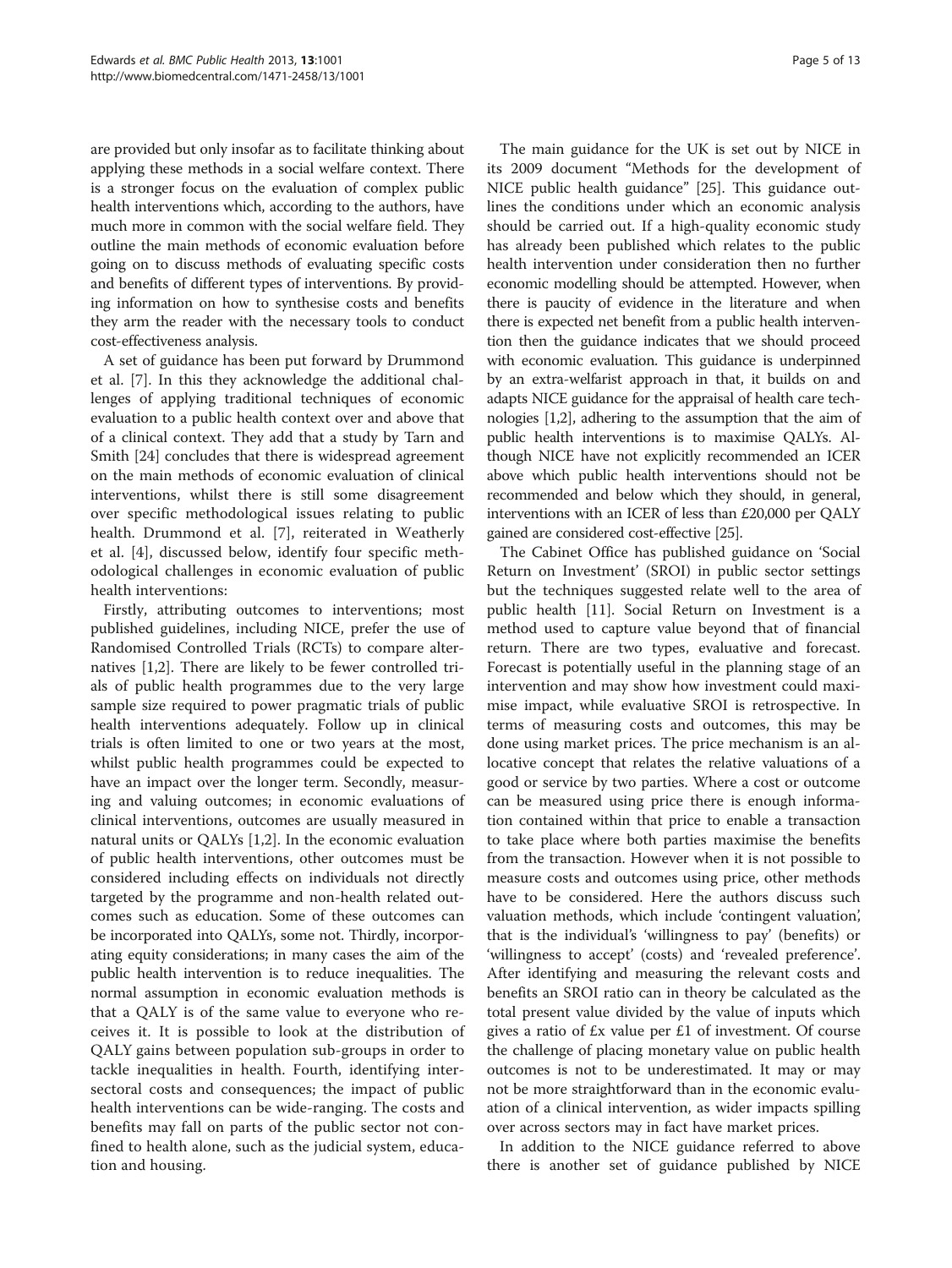which deals with cost impact and projected return on investment of public health interventions [\[26\]](#page-12-0). This approach aims to measure the potential savings that can be achieved by implementing one intervention over another. The team provide tools for financial planning, over a 3–5 year time horizon to support local implementation of NICE's recommendations. One of the main steps in the cost impact assessment is assessing interventions and identifying areas that are most likely to have a resource impact. In addition to costs of delivering services the potential savings arising from recommendations are also estimated.

In terms of the theoretical paradigms underlying UK guidance we found the majority of the guidance was classed as extra-welfarist. This guidance discussed going beyond QALYs to measure wider costs and benefits. The guidance by the Cabinet Office on SROI was guided by a micro-economic theory in that it discussed one-by-one evaluations and no attempt was made to aggregate results into a macro framework.

See Table [1](#page-6-0) for a summary of the UK guidance above.

#### International guidance

We found a range of published guidance on applying economic evaluation methods to public health interventions from international organisations. For example the World Bank guidance [[27\]](#page-12-0) is focused on using techniques of economic evaluation to select a cost-effective package of healthcare interventions in developing countries. Total healthcare costs are expected to rise in the future due to the ageing population needing more hospital and long term care. This has implications for the financing and organisation of health services. The need for economic analysis of public health interventions has therefore never been greater. This manual provides guidelines for health planners on how to collect, analyse and interpret cost and effectiveness data to evaluate a package of health services. It cannot however take into account the inherent differences between countries in terms of different health care systems having different features and so it recommends that the approach be customised in order to accommodate country specific studies.

The World Health Organisation (WHO) [[28\]](#page-12-0) who advocate use of a generalised cost-effectiveness analysis approach, where the comparator is "doing nothing", as opposed to the "usual care" allowing decision makers to see what could be achieved if all health care resources were re-allocated. So instead of advocating an "incremental" approach to evaluation, the WHO approach encourages analysis of a portfolio of interventions to see whether they provide an efficient use of resources. The WHO guidance focuses on the need to be able to generalise results across different international settings. They argue that generalised cost-effectiveness analysis can be

used for a wide range of health technologies, including public health interventions.

Honeycutt et al. [[29\]](#page-12-0) provide guidance from the US which takes the form of a practical 'step-by-step' guide to conducting cost-effectiveness analyses of public health interventions. It begins by identifying the study question which is essential in order to know what costs and benefits to include and what kind of methods to employ. The guidance goes on to identify the study perspective, that is, from whose perspective is the study based? It distinguishes between a societal perspective, where all costs and benefits are considered even if no actual payment is made for some of these resources, and a narrower stakeholder perspective. The next step is to consider the time frame for the intervention. They argue that this is straightforward for initiatives that involve one-on-one contact over the course of, say, a year but more difficult if we are considering such interventions as media campaigns for example. The last step in the process is to choose the relevant method of economic evaluation. They list the different types of economic evaluation and suggest the context in which each should be applied. For example, cost analysis can be useful for choosing alternative resource mixtures that limit programme costs. Cost-effectiveness analysis answers questions about whether interventions produce outcomes that are worth the investment and should be used when comparing two or more strategies.

According to the WHO a Disability Adjusted Life Year (DALY) is a measurement of a year of 'healthy' life lost due to disease or premature death, or lived at a lower quality due to a disability or disease [\[28\]](#page-12-0). However, DALYs only reflect the presence of a medical condition which relates to certain functional limitations and do not give credit to interventions that improve the ability of individuals to live with a certain disability or disease. The WHO proposes to address this gap in the DALY approach by offering two public health relevant outcome measures 1) the activity limitation score and 2) participation limitation score, based on data from Zambia (Mont and Loeb [\[30\]](#page-12-0)).

The Organisation for Economic Co-operation and Development (OECD) [[31](#page-12-0)] has produced guidance which aims to give an economic framework to the prevention of chronic diseases. Their premise is that the prevention of chronic diseases may increase social welfare and enhance health equity. Their approach links chronic disease, caused mainly by lifestyle choices, with the performance of markets and rationality failures. Priority is given to areas of potential failure such as externalities, with the effects of individual consumption of tobacco, for example, having an effect on others (negative externality) thus justifying interventions. Information failure is another type of market failure whereby individuals lack sufficient knowledge on what constitutes an overall healthy diet for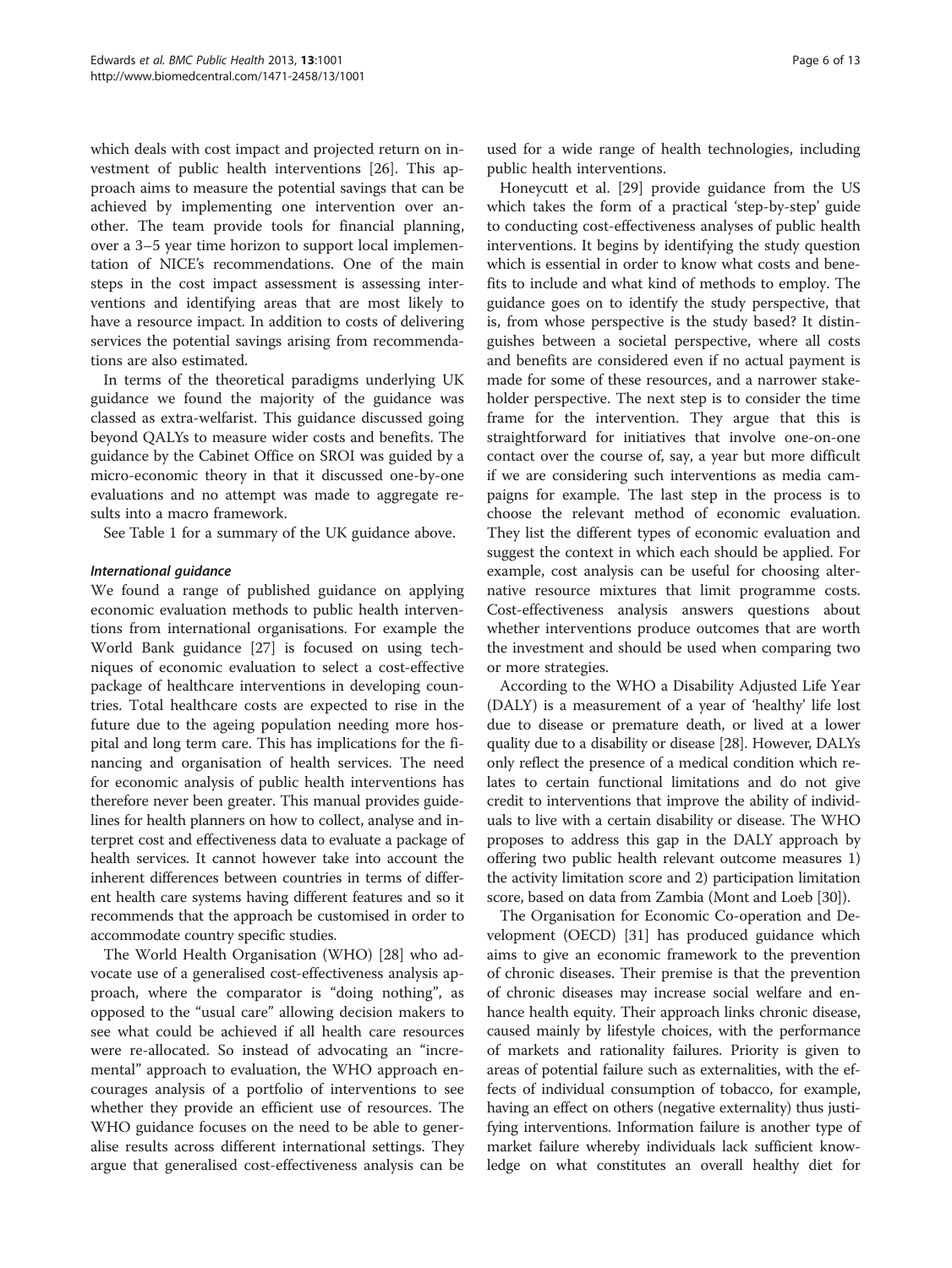## <span id="page-6-0"></span>Table 1 Summary of UK published guidance

| Source of published<br>guidance                                                        | Key points                                                                                                                                                                                                                                                                                                                                                                                                                                                                                                                                                                                                                                                                                                                           | Theoretical paradigm underpinning guidance                                                                                                                                                                                                                                                                  |
|----------------------------------------------------------------------------------------|--------------------------------------------------------------------------------------------------------------------------------------------------------------------------------------------------------------------------------------------------------------------------------------------------------------------------------------------------------------------------------------------------------------------------------------------------------------------------------------------------------------------------------------------------------------------------------------------------------------------------------------------------------------------------------------------------------------------------------------|-------------------------------------------------------------------------------------------------------------------------------------------------------------------------------------------------------------------------------------------------------------------------------------------------------------|
| HM Treasury Green Book<br>$(2003)$ $[22]$                                              | Care should be taken to avoid spuriously accurate<br>figures; costs and benefits should be based on<br>market prices where possible; where not possible<br>techniques such as 'willingness to accept' (for costs)<br>and 'willingness to pay' (for benefits) should be<br>used; wider social and environmental costs should<br>be considered; use previous studies to capture<br>value of benefits ('benefit transfer method').                                                                                                                                                                                                                                                                                                      | The approach used here is a welfarist based<br>approach whereby outcomes relate to a notion of<br>utility.                                                                                                                                                                                                  |
| Joseph Rowntree Foundation<br>(Byford et al. 2003) [23]                                | This is a practical guide to conducting economic<br>evaluation in the social welfare field, but many of<br>the principles can be applied to public health<br>interventions. There is guidance on how to<br>measure costs and benefits along with a standard<br>assessment of the different types of cost-<br>effectiveness techniques (e.g., cost-effectiveness,<br>cost-utility, cost-benefit etc.).                                                                                                                                                                                                                                                                                                                                | A welfarist approach is the theoretical underpinning<br>here. There is no discourse as to the measuring of<br>wider costs and benefits.                                                                                                                                                                     |
| Public Health Research<br>Consortium (Drummond<br>et al., 2006) [7]                    | Acknowledges additional challenges of applying<br>traditional techniques of economic evaluation to a<br>public health context. Undertook a methodological<br>review of main challenges and proposed some<br>solutions (underpins Weatherly et al. 2009) i.e.<br>breadth of costs and benefits; need to consider<br>effect on inequalities in health; attribution of costs<br>and outcomes to stakeholders; measuring and<br>valuing outcomes across different sectors.                                                                                                                                                                                                                                                               | An extra-welfarist approach is taken here where<br>outcomes are not confined to a welfarist utility<br>framework, but rather a specific importance is put<br>upon measuring wider costs and benefits which are<br>wider than QALYs.                                                                         |
| MRC Guidance on<br>developing and evaluating<br>complex interventions (2008)<br>$[32]$ | Defines complex interventions as "interventions<br>with several interacting components". Many public<br>health interventions can be described as complex<br>in this sense. Provides a frame work ranging from<br>feasibility, evaluating (including assessing cost<br>effectiveness), implementation and development.<br>Economic evaluation is not dealt with specifically in<br>this guidance which is focused on effectiveness.                                                                                                                                                                                                                                                                                                   | There is no underlying theory here in terms of<br>economics as the guidance is mainly concerned<br>with effectiveness rather than cost effectiveness, as<br>found in the evidence based medical movement.                                                                                                   |
| NICE Public Health Guidance<br>$(2009)$ [25]                                           | Economic evaluation only relevant if there is<br>expected net benefit, taking into account number<br>of individuals affected; uncertainty in the cost-<br>effectiveness literature and the likelihood that<br>economic analysis will clarify matters. Economic<br>evaluation is not needed if: it is not possible to<br>estimate costs and benefits; if it is obvious the<br>resources required are modest in comparison to<br>health gains and if robust economic evaluation is<br>already available. Assumes that objective of public<br>health interventions is to maximise QALY. Cost per<br>QALY calculations recommended using a £20,000-<br>30,000 threshold. Also cost-consequence or cost-<br>benefit analyses recommended. | This guidance is based on a conceptual framework<br>for public health which comprises four vectors-<br>population, environment, society and organisations<br>all of which affect human behaviour. An extra-<br>welfarist approach is taken whereby QALYs are<br>viewed from an extra-welfarist perspective. |
| Cabinet Office Social Return<br>on Investment Guide (2010)<br>$[11]$                   | There are two types of SROIs: evaluative and<br>forecast; assigning a value to things that do not<br>have a market price: contingent valuation-<br>willingness to pay or accept compensation,<br>revealed preference-hedonic pricing and average<br>household spending-from sources such as the<br>Family Spending Survey; SROI ratio is calculated as<br>the total present value divided by the value of<br>inputs-this gives a ratio of £x of value per £1 of<br>investment; sensitivity analysis needs to be carried<br>out-by how much would the parameters need to<br>be changed to get an SROI of £1:£1.                                                                                                                       | SROI analysis has a microeconomic theoretical<br>underpinning whereby evaluation of specific<br>interventions is done on a one-by-one basis and no<br>attempt is made to aggregate the results into a<br>macro framework.                                                                                   |
| NICE guidance for assessing<br>cost effectiveness and ROI<br>$(2011)$ [26]             | A cost impact project set up by NICE in 2010. The<br>aim is to meet public sector demands to<br>demonstrate potential returns on investment of<br>public health interventions. It produces tools for<br>financial planning to support local implementation                                                                                                                                                                                                                                                                                                                                                                                                                                                                           | Wider costs and benefits are considered here rather<br>than concentrating on QALYs alone. Insofar as this<br>is true it could be said that an extra-welfarist<br>theoretical approach has been taken.                                                                                                       |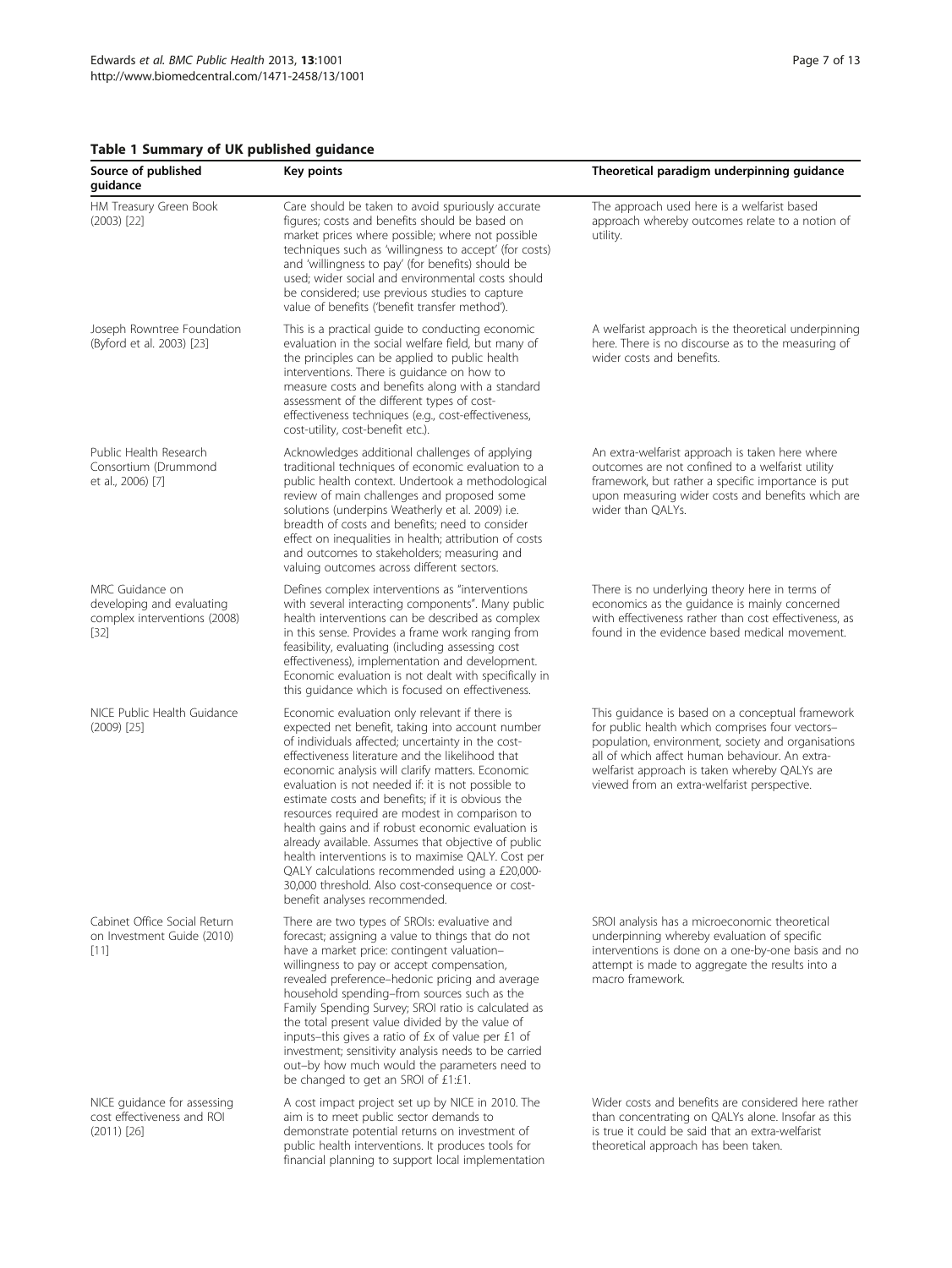Table 1 Summary of UK published guidance (Continued)

| of NICE's recommendations. This report assesses the<br>literature in terms of cost-effectiveness analyses and<br>their adherence to NICE guidelines. They provide a<br>number of recommendations to changes to NICE's<br>methods and processes. |
|-------------------------------------------------------------------------------------------------------------------------------------------------------------------------------------------------------------------------------------------------|
|-------------------------------------------------------------------------------------------------------------------------------------------------------------------------------------------------------------------------------------------------|

Summary of UK published guidance relevant to the economic evaluation of public health interventions.

example. Rationality itself, the underpinning of wellfunctioning markets, can be said to have failed. They argue that this is the case when inconsistent timepreferences and lack of self-control lead to addictive behaviour thus making lifestyle changes difficult. The OECD suggests influencing choices available to individuals and seeks preventative measures where these market failures exist.

In terms of a theoretical paradigm all international guidance was classed as extra-welfarist, apart from the OECD (2008) which looked at the problem from a vantage of behavioural economics. The majority of guidance advocated cost-effectiveness analysis, whilst Mont and Loeb [[30\]](#page-12-0) proposed the use of DALYs rather than mortality on its own.

See Table 2 for a summary of the international guidance above.

## Observations of key commentators relevant to the economic evaluation of public health interventions

There have been a few publications that discuss the methodology of economic evaluations of public health interventions, most notably Kelly et al. [\[3](#page-11-0)], Weatherly et al. [\[4](#page-11-0)] and Payne et al. [\[5\]](#page-11-0). Kelly et al. [\[3](#page-11-0)] set out seven ways in which the economic evaluation of public health interventions is potentially different from the evaluation of clinical interventions. Among these is the fact that, firstly, unlike clinical interventions most public health interventions require a change in individual or population behaviour in order to ensure uptake of the intervention in the first place. This behavioural change must be modelled into the economic analysis. Another problem concerns biological and social variation, in that clinical trials are conducted in a narrowly defined area and within a known span of biological variation. Public health

| Source of published quidance                                                                                                                                            | Key points                                                                                                                                                                                                                                                                                                                                                                                                              | Theoretical paradigm underpinning quidance                                                                                                                                                                                                             |
|-------------------------------------------------------------------------------------------------------------------------------------------------------------------------|-------------------------------------------------------------------------------------------------------------------------------------------------------------------------------------------------------------------------------------------------------------------------------------------------------------------------------------------------------------------------------------------------------------------------|--------------------------------------------------------------------------------------------------------------------------------------------------------------------------------------------------------------------------------------------------------|
| World Bank (1993) [27]                                                                                                                                                  | The World Bank produced guidance focused on<br>using techniques of economic evaluation to select<br>a cost-effective package of healthcare interventions<br>in developing countries.                                                                                                                                                                                                                                    | The authors here write from the perspective of<br>extra-welfarism, as they promote the use of cost-<br>effectiveness analysis in their study.                                                                                                          |
| World Health Organisation (2003)<br>$[28]$                                                                                                                              | The World Health Organisation advocate use of a<br>generalised cost-effectiveness analysis approach,<br>where the comparator is 'doing nothing', as<br>opposed to the more conventional 'usual practice'.                                                                                                                                                                                                               | The authors here write from the perspective of<br>extra-welfarism as they promote the use of cost-<br>effectiveness analysis in their study although they<br>propose an alternative approach in terms of a<br>generalised cost-effectiveness analysis. |
| Honeycutt et al. (2006) [29]                                                                                                                                            | A practical 'step-by-step' guide to conducting cost-<br>effectiveness analyses of public health interventions.<br>These steps include defining the study question,<br>identifying the study perspective, determining the<br>time frame and analytic time period and selecting<br>the type of economic study to conduct.                                                                                                 | The authors focus on cost-effectiveness analysis and<br>so it can be said that the theoretical underpinning<br>here is extra-welfarism.                                                                                                                |
| Mont and Loeb (2008) [30] Beyond<br>DALYs: developing indicators to<br>assess the impact of public health<br>interventions on the lives of people<br>with disabilities. | Aims to address a gap in the DALY approach by<br>offering two public health relevant outcome<br>measures 1) Activity limitation score 2) participation<br>limitation score, based on data from Zambia.                                                                                                                                                                                                                  | The theoretical underpinning here is extra-welfarist<br>since the report is concerned with improving<br>health outcomes by using DALYs rather than<br>mortality on its own.                                                                            |
| OECD (2008) [31] The prevention of<br>lifestyle related chronic diseases: an<br>economic framework.                                                                     | Focuses on the premise that prevention of chronic<br>disease may increase social welfare and enhance<br>health equity. This approach links chronic disease to<br>the performance of markets and rationality failures,<br>preventing individuals achieving the best possible<br>outcomes. Focused on influencing choices available<br>to individuals and seeking preventative mechanisms<br>where market failures exist. | This approach is based on a behavioural economics<br>theoretical framework focusing on rationality and<br>market failure.                                                                                                                              |

#### Table 2 Summary of international published guidance

Summary of international published guidance relevant to the economic evaluation of public health interventions.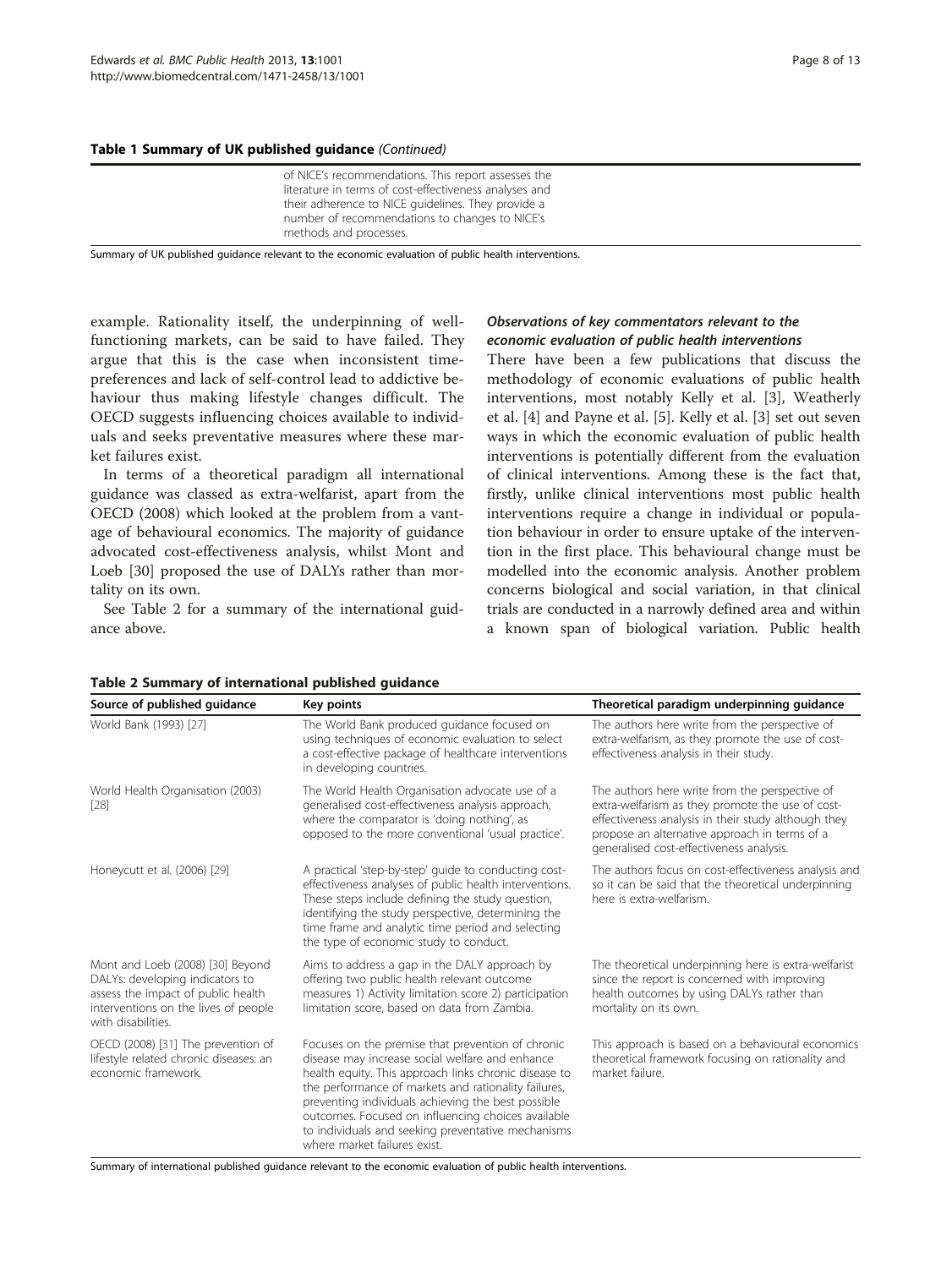interventions, on the other hand, occur in a much wider socio-economic context which is not as easily defined or as generalisable. Finally, public health interventions can change during their implementation which can complicate the interpretation of results. This is because public health interventions are usually implemented without any pretrial development and are thus susceptible to change during their implementation.

Weatherly et al. [\[4](#page-11-0)] suggest four key methodological challenges that face the economic analyst when conducting evaluations of public health interventions. These comprise firstly, the problem of attributing effects to a specific public health intervention and the fact that there will inevitably be less use of randomised controlled trials in the analysis of public health programmes due to power and sample size requirements. Secondly, measuring and valuing outcomes; QALYs may not be the best way to measure effects of individuals not targeted by the intervention and other nonhealth effects. Thirdly, equity considerations; i.e. it is possible to look at the distribution of QALY gains between population sub-groups, but that there will be a trade off or sacrifice of moving from an efficiency goal of overall QALY maximisation. Fourth, inter-sectoral costs and consequences; costs and benefits may fall on parts of the public sector not confined to health alone.

Payne et al. [\[5](#page-11-0)] distinguish between 'simple' and 'complex' interventions by recourse to the 2008 MRC guidance [\[32\]](#page-12-0). Accordingly complex interventions have the properties of involving; more than one group or organisational level that is targeted by the intervention, numerous and variable outcomes and a degree of flexibility or tailoring of the intervention being permitted. They do not talk specifically about public health interventions although these can also be deemed as complex. Rather the authors discuss complex interventions in the context of genetic services. These are regarded as similar to other types of complex interventions in that they take into account non-health outcomes as well as health related outcomes. The aim of this paper is two-fold. Payne et al. [\[5](#page-11-0)] seek to understand if it is reasonable to measure health status alone in the context of complex interventions. They come to the conclusion that public health guidance is more pragmatic than for clinical interventions and should include alternative outcome measures, such as life-years gained and cases averted, as well as QALYs. Therefore, maximising QALY gains should not be the only aim of complex/public interventions. It should also be looking at Sen's capability theory [[15\]](#page-12-0) as a possible component of outcome measures. In so far as the capability approach (defined as the ability to function given the choice) looks to distribute capability equally across society this is fundamentally different to the idea of maximising QALYs with no regard to equity issues. Secondly, the authors aim to find out if it is possible to

evaluate complex interventions using the current NICE guidelines. They conclude that outcome measures associated with a complex intervention need to be extended to include; the values of the process of delivering healthcare, non-health outcomes and capability (first proposed by Sen, [\[15](#page-12-0)]) to participate equally in life [\[33](#page-12-0)]. All these are relevant arguments to how best we approach the evaluation of public health interventions.

Marsh et al. [\[34\]](#page-12-0) concede that economic evaluation methods developed for Health Technology Assessments (technical interventions), do not capture all the costs and benefits associated with public health interventions. They argue that the trend of using modelling techniques, and specifically a broad range of outcomes, to assess public health interventions should continue. They argue for the development of a number of 'valuation paradigms' such as Sen's capability approach [\[15](#page-12-0)] and 'subjective wellbeing' approach [\[35\]](#page-12-0) both of which can provide the decision maker with broader measures of value than the approaches currently on offer.

Apart from the capability approach employed in Payne et al. [[5\]](#page-11-0) most of the documents from key commentators are underpinned by extra-welfarism. The majority of key commentators in this field see the need and importance to go beyond a utility measure of health, and this theme is recurrent in the literature.

See Table [3](#page-9-0) for a summary of observation by the key commentators.

#### **Discussion**

This systematic review yielded a total of 16 relevant papers. A paucity of material is therefore apparent in this field, especially if we compare with the economic evaluation of clinical interventions. Economic evaluations of public health interventions can be seen as a nascent academic endeavour, but the literature does identify the major methodological challenges that analysts will face when conducting such evaluations.

The main theme, reflected throughout, concerns the holistic nature of public health interventions. That is, complex public health interventions, by their very nature, deal with wider social and environmental costs and benefits than do clinical interventions and therefore there is a need to consider a much broader range of outcomes than a focus on QALYs alone [[3-5,](#page-11-0)[11,22,23\]](#page-12-0). This is reflected in the common theme of extra-welfarism that underpins the majority of guidance found in the review. Another salient issue identified remains on the theme of QALYs. It is apparent, from the literature [\[4,5](#page-11-0)], that the efficiency goal of overall QALY maximisation is not sufficient in the realms of public health interventions. The reasons for this are two-fold. First public health interventions must deal with equity considerations–a theme which is recurrent in the literature. Insofar as this is true there is a trade-off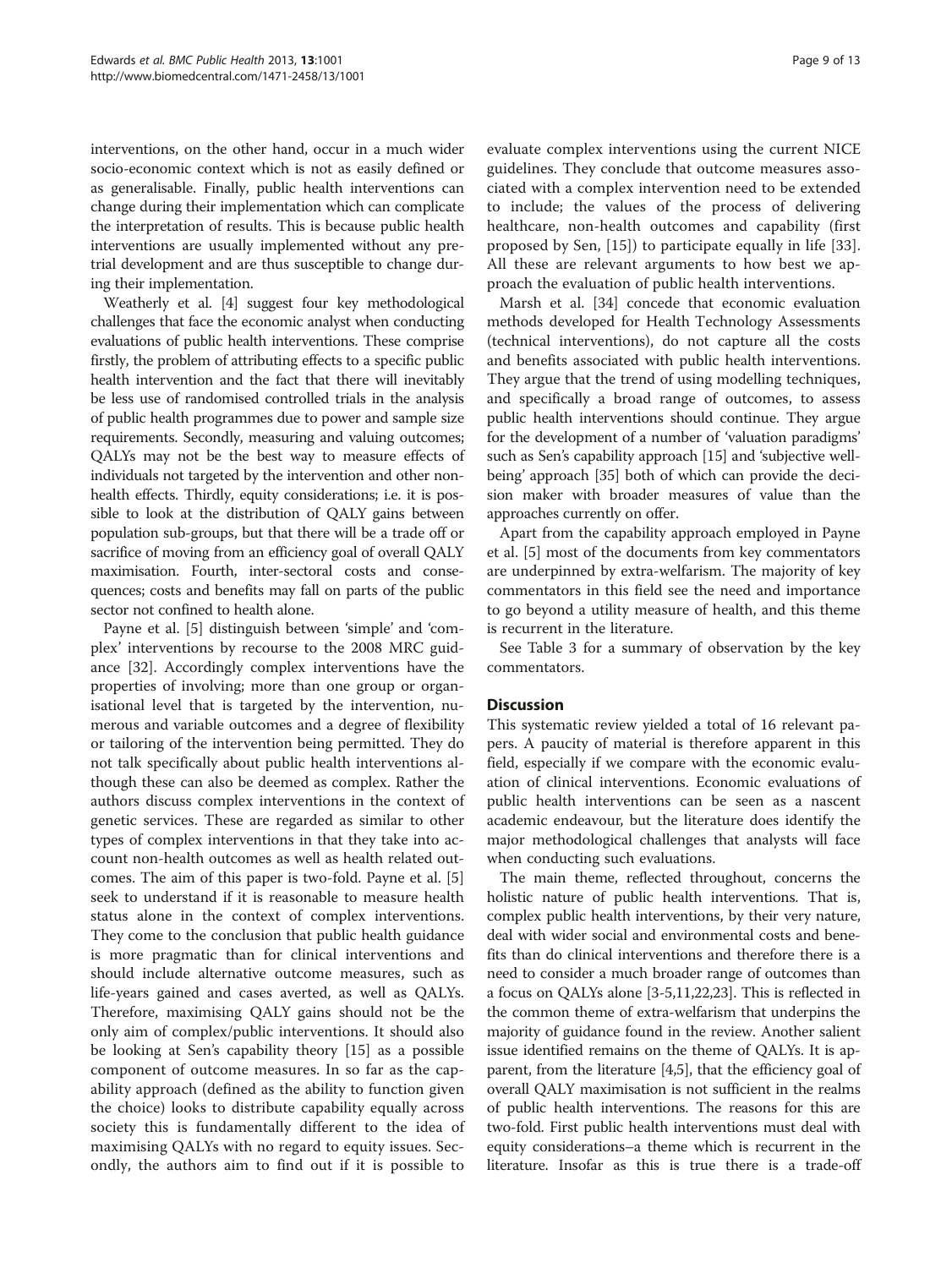| Source of published<br>quidance | Key points                                                                                                                                                                                                                                                                                                                                                                                                                                                                                                                                                                                                                                                                                        | Theoretical paradigm underpinning guidance                                                                                                                                                                                                                                        |
|---------------------------------|---------------------------------------------------------------------------------------------------------------------------------------------------------------------------------------------------------------------------------------------------------------------------------------------------------------------------------------------------------------------------------------------------------------------------------------------------------------------------------------------------------------------------------------------------------------------------------------------------------------------------------------------------------------------------------------------------|-----------------------------------------------------------------------------------------------------------------------------------------------------------------------------------------------------------------------------------------------------------------------------------|
| Kelly et al. (2005) [3]         | Limited evidence of what interventions will work to reduce<br>inequalities in health; evaluating single initiatives may fail<br>to capture effects that rely on multiple interventions;<br>behaviour needs to be changed in order to secure uptake<br>of the intervention; difficult to isolate cause and effect due<br>to multi-faceted nature of public health interventions;<br>biological variation in clinical trials are much narrower than<br>social variation in which public health interventions take<br>place; public health interventions can change during their<br>implementation; at what point is an intervention judged to<br>have succeeded?                                    | As they advocate the use of cost-benefit analysis it could<br>be said that the authors come from a theoretical base of<br>welfarism.                                                                                                                                              |
| Weatherly et al. (2009) [4]     | Attribution of effects: likely to be fewer controlled trials of<br>public health programmes-other approaches will be<br>necessary; measuring and valuing outcomes: other<br>outcomes, apart from QALYs, may be relevant e.g. external<br>outcomes not confined to the health sector alone;<br>identifying inter-sectoral costs and consequences: costs<br>and benefits may fall on many parts of the public sector;<br>incorporating equity considerations: in many cases the<br>main objective of the intervention is to reduce health<br>inequalities.                                                                                                                                          | An extra-welfarist theoretical paradigm is used here in<br>terms of concentrating on measuring benefits not<br>adequately captured by QALYs.                                                                                                                                      |
| Payne et al. (2012) [5]         | Valuation and Evaluation Research Theme (VERT)<br>demonstrates that complex public health interventions<br>have broader objectives than just health gain; maximising<br>health gain is not a sufficient objective to achieve once<br>cost and benefits outside the healthcare sector are<br>recognised; public health guidance is more pragmatic than<br>for clinical interventions and includes using alternative<br>outcome measures (e.g. life years gained, cases averted) as<br>well as QALYs; the authors suggest a move away from<br>defining health benefits in terms of utility or QALY<br>maximisation to consider non-health benefits and a<br>measure of capability (or empowerment). | A strong theoretical basis to this guidance is the<br>capability approach. This is coupled with an extra-<br>welfarist perspective where wider costs and benefits are<br>considered.                                                                                              |
| Marsh et al. (2012) [34]        | Reviews methods that could be employed to capture<br>wider range of benefits generated by public health<br>interventions; economists need to embrace a wider set of<br>modelling techniques to capture the effects of public<br>health interventions the selection of which should be<br>facilitated by the production of better data on behavioural<br>outcomes; more valuation paradigms should be explored<br>such as the capabilities and subjective well-being<br>approach.                                                                                                                                                                                                                  | The authors take an extra-welfarist perspective whereby<br>wider costs and benefits are considered along with a<br>wider range of modelling techniques. Behavioural<br>economics is also a key theoretical underpinning where<br>modelling of behavioural outcomes is considered. |

#### <span id="page-9-0"></span>Table 3 Summary of suggestions from key health economics commentators

Summary of suggestions by key commentators relevant to the economic evaluation of public health interventions.

between the traditional Western notion of utility maximisation on one hand and equity issues that come to the fore on the other. Indeed Payne et al. [[5\]](#page-11-0) suggest Sen's capability theory [[15](#page-12-0)] as a means of including equity considerations in economic analysis of public health interventions since capability theory considers the distribution of capability across society. Secondly as the public health guidance is more pragmatic than is the case for clinical interventions then alternative outcome measures such as life-years gained and cases averted should be employed in addition to QALYs. However, although the argument that we should be looking beyond QALYs is indeed compelling it should also be made clear that QALYs, and their common currency, do provide an useful way of deeming if public health interventions are cost-effective in relation to

NICE thresholds [[9](#page-12-0)]–an argument that could be difficult to make without them.

#### Health economics coming full circle

In the UK, health economics in the 1960s grew out of more general public policy economics, responding to a demand from the NHS to address resource allocation issues within a culture of evidence based medicine [\[36,37](#page-12-0)]. In the 1990s and 2000s, health economics remained within a "medical model" of healthcare [\[38-40\]](#page-12-0), with a focus on the standardisation of methods of evaluation [[7](#page-11-0)]. However, paradigms were beginning to change with a focus on "health economics" rather than health services economics [[41](#page-12-0)], which has continued through the decade, with growing interest in how to apply techniques of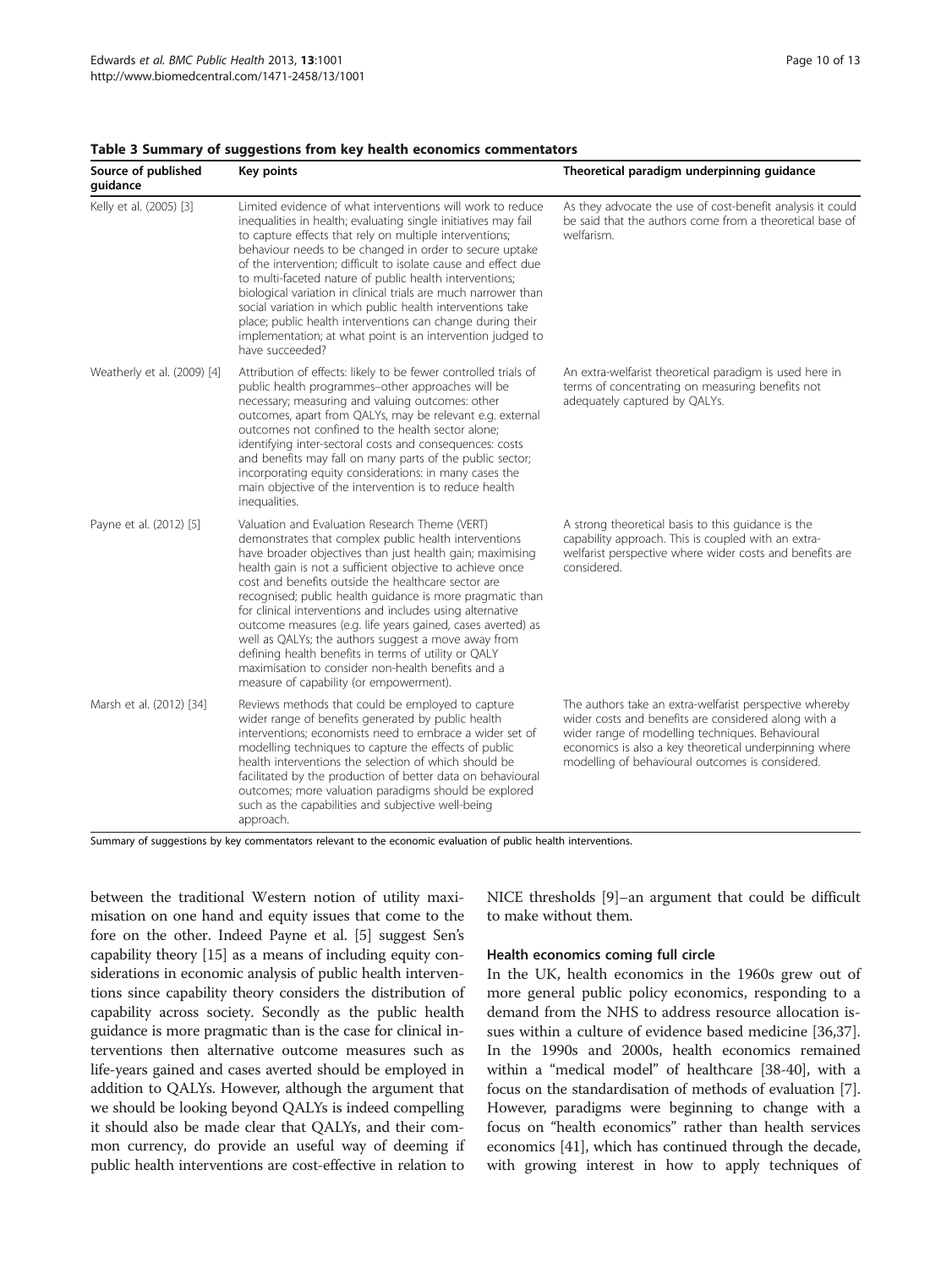<span id="page-10-0"></span>economic evaluation to the evaluation of public health interventions. Arguably this developed from the Wanless 2004 [[8](#page-12-0)] report and a growing awareness of pressures on the NHS attributable to lifestyle choices. Recent commentators (Kelly et al. [[3](#page-11-0)], Weatherly et al., [\[4](#page-11-0)] and Payne et al., [[5\]](#page-11-0)) have argued for health economists to measure a full range of outcome measures, going beyond QALYs; take account of stakeholders, and to acknowledge potential impacts on the need to address inequalities in health. We argue here that health economics may have come full circle from its roots in broad public policy economics and that we may find it useful to think in this broader paradigm with respect to public health economics. Thinking within a broader paradigm also applies to the theoretical underpinnings of guidance within this field. The majority of guidance found was categorised as extra-welfarist; however, we argue that perhaps this should be widened to include more than utility such as QALYs. It should include capability theory, behavioural economics theory and in some cases return full circle to more welfarist principles.

#### The QALY/SROI dilemma

There seems to be two schools of thought emerging in the literature relating to the economic evaluation of public health interventions. At this point it is worth restating that public health spans the environment, public policy, control of infectious diseases, screening, supporting behaviour change relating to consumption and lifestyle choices, and supporting government regulation in order to foster a society that promotes better health. There has been much more literature on economic evaluations of public health interventions aimed at the individual level than the potential much larger gains from environmental or legislative adaptation [[42](#page-12-0)]. The extra-welfarist theoretical consensus of the guidance seems to be that QALYs are inadequate as a lone measure of outcome of public health interventions, as they fail in any way to capture the potential broad range of benefits to an individual, their family, community and society as a whole. However, the benefits of using a common accepted currency such as the QALY are illustrated by Owen et al. [\[9](#page-12-0)] who provide a powerful message that many public health interventions are indeed cost effective, well below the NICE threshold of £20,000-30,000 per QALY. Without the use of QALYs this argument could not be effectively put forward. Proponents of a SROI approach, which has its roots in welfarism, seem to have brushed away the 40 years that health economists have wrestled with assigning a monetary value to health outcomes. Why should this be any easier in a public health setting than in a clinical setting?

## Should we expect public health interventions to be cost saving?

The SROI approach perpetuates a growing expectation in our experience that public health interventions "need" to demonstrate that they will save money for society in the long run. This is interesting as decisions to fund surgical interventions or a new drug are not routinely subjected to this expectation of "invest to save". Woolf et al. [[10](#page-12-0)] in a US context, argue that there is a need to distinguish between measuring the outcome of a public health intervention e.g., the number of people who stop smoking in response to a particular intervention, as opposed to the wider long term social benefits of reduced prevalence of smoking in society and associated economic benefits. Woolf et al. [[10](#page-12-0)] argue that there is a

Table 4 Checklist of considerations when considering published guidance for the economic evaluation of public health interventions

- 1 What is the appropriate theoretical framework for analysis e.g., welfarist, extra-welfarist, capability theory?
- 2 What is the setting of the public health intervention under evaluation? (e.g., environmental change; infectious disease control; screening; supporting behaviour change; supporting government legislation or policy)
- 3 Is this best described as a primary, secondary or tertiary prevention intervention i.e. upstream or downstream?
- 4 What is the main agency (government; health service; local government; voluntary sector) responsible for implementation and who are the key stakeholders?
- 5 If this is an intervention aimed at behaviour change, what are the key levers of change (legislation; price; changing social norms; choice architecture and nudging)?
- 6 What is the appropriate time horizon of analysis and what is the most appropriate discount rate for costs and outcomes?
- 7 If the public health intervention aims to "shift the curve", are we most interested in the centre or tails of the distribution?
- 8 How is this public health intervention likely to impact on inequalities in health?
- 9 Will subgroup analysis help identify the range of cost effectiveness estimates across different settings, delivery methods and population groups?
- 10 What are the main outcome measures of interest e.g. QALYs/DALYs or a large range of outcome measures relating to health and wider social outcomes?
- 11 How important is it to value costs, benefits and returns in monetary terms? Is it reasonable to expect the intervention to be cost saving in the short, medium or long term?
- 12 How relevant will it be to compare an ICER with the NICE threshold of £20,000-30,000 or an international equivalent?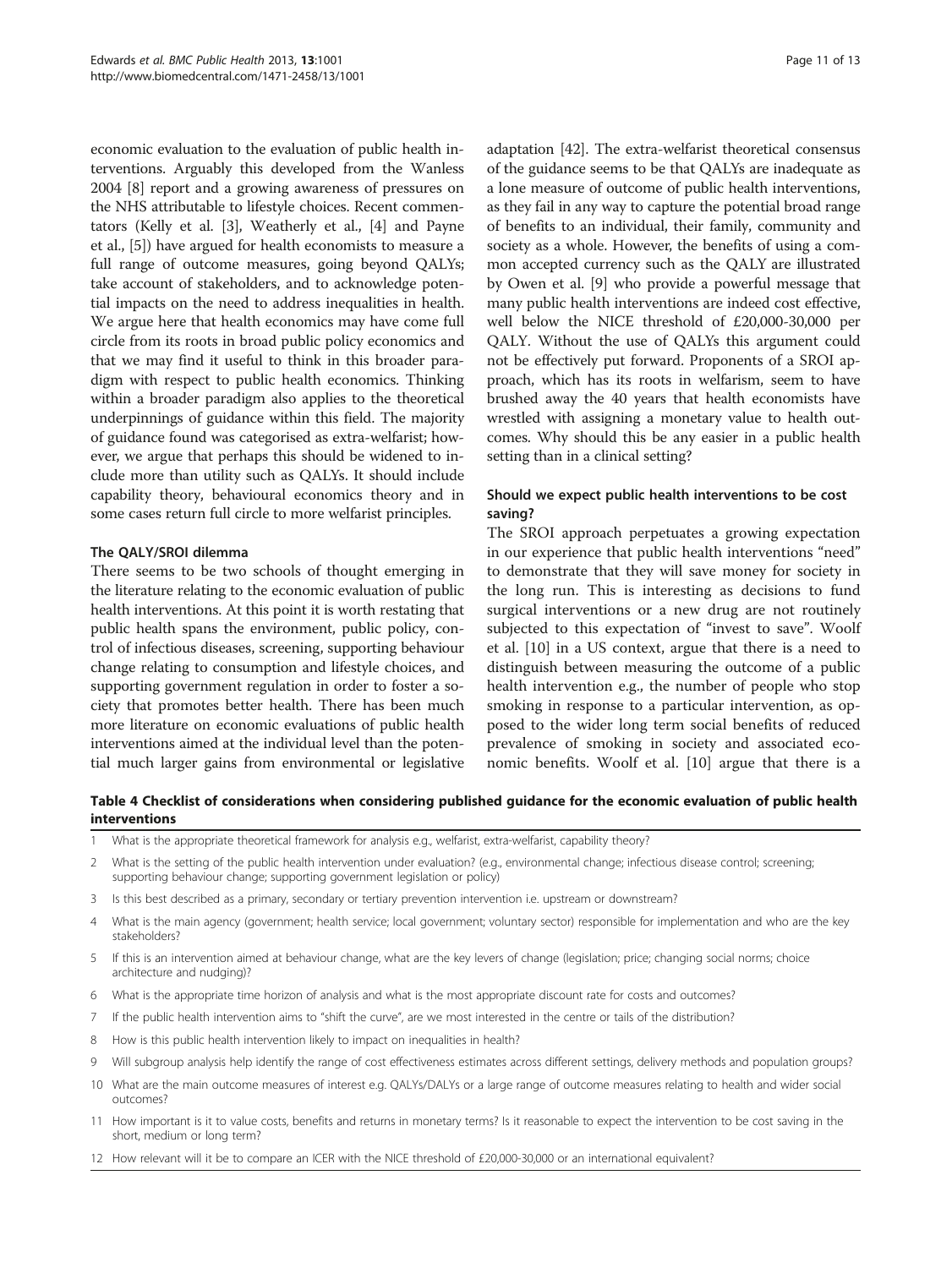<span id="page-11-0"></span>need to look at the cost-effectiveness of a public health prevention intervention in the same way as a clinical intervention–mindful that it may well have much wider benefits, not just expect it to be cost saving, hence levelling the playing field for resources between public health and clinical interventions.

## Design conduct and reporting issues of economic evaluations of public health interventions

The checklist below was inspired by the Drummond et al. checklist for a sound economic evaluation [[43](#page-12-0)] and our own experiences of designing, undertaking and reporting economic evaluations alongside trials of public health interventions [[44](#page-12-0)-[47\]](#page-12-0). None of the guidance above, in our view, answers these questions systematically, to this extent our checklist is novel in distilling out key questions for consideration. The sets of guidance reviewed in this paper do provide a wide range of frameworks within which to approach the whole task of conducting economic evaluations of public health interventions. These questions, together with the sets of guidance reviewed in this paper highlight issues that need addressing in the design conduct and reporting of economic evaluations of public health interventions see Table [4](#page-10-0). We have not tried to be prescriptive, rather to raise pertinent questions.

#### Strengths and limitations

This paper is the first to summarise the range of public health guidance available for the economic evaluation of public health interventions. We offer a checklist that highlights issues that need addressing in order to conduct economic evaluations of public health interventions and provide the most up to date summary of guidance in this field, which has the potential to be of wide benefit to health economists and other public health services researchers.

The narrative review methodology was chosen due to a high level of heterogeneity between each of the guidance documents. A potential limitation of this method is that it may have resulted in a limited review. However, we tried to minimise this by expanding our methodology and exploring the theoretical frameworks underpinning the guidance and discussing their implications.

Another potential limitation of this review is the language restriction placed in the inclusion criteria. The review identified guidance published only in English; this decision was based upon financial constraints of translation as the review was unfunded. Additionally, we did not find any guidance in languages other than English when conducting an initial scoping search of the literature.

## Conclusions

This paper is in no way prescriptive–rather it offers the first comprehensive source of published guidelines for

those embarking on an economic evaluation of a public health intervention. The message from our public health colleagues is very clear–think multidisciplinary. We argue here that health economics has come, with respect to public health, full circle from its origins in wider public policy. If we approach the evaluation of public health interventions as "public policy economists", measuring health outcomes as part of the full range of outcomes, rather than trying to stretch the "medical model" with the limitations of the health economics toolbox, we may make greater strides to inform public policy to improve health.

## Additional file

[Additional file 1:](http://www.biomedcentral.com/content/supplementary/1471-2458-13-1001-S1.doc) Search terms used for the systematic review presented in hierarchical and combination order.

#### Abbreviations

DALY: Disability adjusted life year; MRC: Medical research council; NICE: National institute of health and care excellence; OECD: Organisation for economic co-operation and development; PHSRN: Population health sciences research network; QALY: Quality adjusted life year; SROI: Social return on investment'; UK: United Kingdom; US: United States; WHO: World Health Organisation.

#### Competing interests

The authors declare that they have no competing interests.

#### Authors' contributions

HLW conducted the initial electronic searches, articles matching the inclusion criteria were obtained and read by RTE, JMC and HLW. All authors contributed to the drafting of the manuscript and approved the final manuscript.

#### Acknowledgements

We would like to acknowledge Alison Shaw for providing reader support to the first author. RTE post is funded by Public Health Wales, JMC post is partly-funded by Public Health Wales and HLW post is funded by NISCHR.

#### Received: 1 February 2013 Accepted: 16 October 2013 Published: 24 October 2013

#### References

- 1. National Institute for Health and Care Excellence (NICE): Guide to the methods of technology appraisal. [http://www.nice.org.uk/media/B52/A7/](http://www.nice.org.uk/media/B52/A7/TAMethodsGuideUpdatedJune2008.pdf) [TAMethodsGuideUpdatedJune2008.pdf.](http://www.nice.org.uk/media/B52/A7/TAMethodsGuideUpdatedJune2008.pdf)
- 2. National Institute for Health and Care Excellence (NICE): Guide to the methods of technology appraisal. [http://www.nice.org.uk/media/D45/1E/](http://www.nice.org.uk/media/D45/1E/GuideToMethodsTechnologyAppraisal2013.pdf) [GuideToMethodsTechnologyAppraisal2013.pdf](http://www.nice.org.uk/media/D45/1E/GuideToMethodsTechnologyAppraisal2013.pdf).
- 3. Kelly MP, McDaid D, Ludbrook A, Powell J: Economic appraisal of public health interventions. [http://www.cawt.com/Site/11/Documents/Publications/](http://www.cawt.com/Site/11/Documents/Publications/Population%20Health/Economics%20of%20Health%20Improvement/Economic_appraisal_of_public_health_interventions.pdf) [Population%20Health/Economics%20of%20Health%20Improvement/](http://www.cawt.com/Site/11/Documents/Publications/Population%20Health/Economics%20of%20Health%20Improvement/Economic_appraisal_of_public_health_interventions.pdf) [Economic\\_appraisal\\_of\\_public\\_health\\_interventions.pdf](http://www.cawt.com/Site/11/Documents/Publications/Population%20Health/Economics%20of%20Health%20Improvement/Economic_appraisal_of_public_health_interventions.pdf).
- 4. Weatherly H, Drummond M, Claxton K, Cookson R, Ferguson B, Godfrey C, Rice N, Sculpher M, Sowden A: Methods for assessing the costeffectiveness of public health interventions: key challenges and recommendations. Health Policy 2009, 93:85–92.
- 5. Payne K, McAllister M, Davies LM: Valuing the economic benefits of complex interventions: when maximising health is not sufficient. Health Econ 2012. doi:10.1002/hec.2795 [Published Online First].
- 6. Coast J, Smith R, Lorgelly P: Should the capability approach be applied in health economics? Health Econ 2008, 17:667–670.
- 7. Drummond M, Weatherly H, Claxton K, Cookson R, Ferguson B, Godfrey C, Rice N, Sculpher M, Sowden A: Assessing the Challenge of Applying Standard